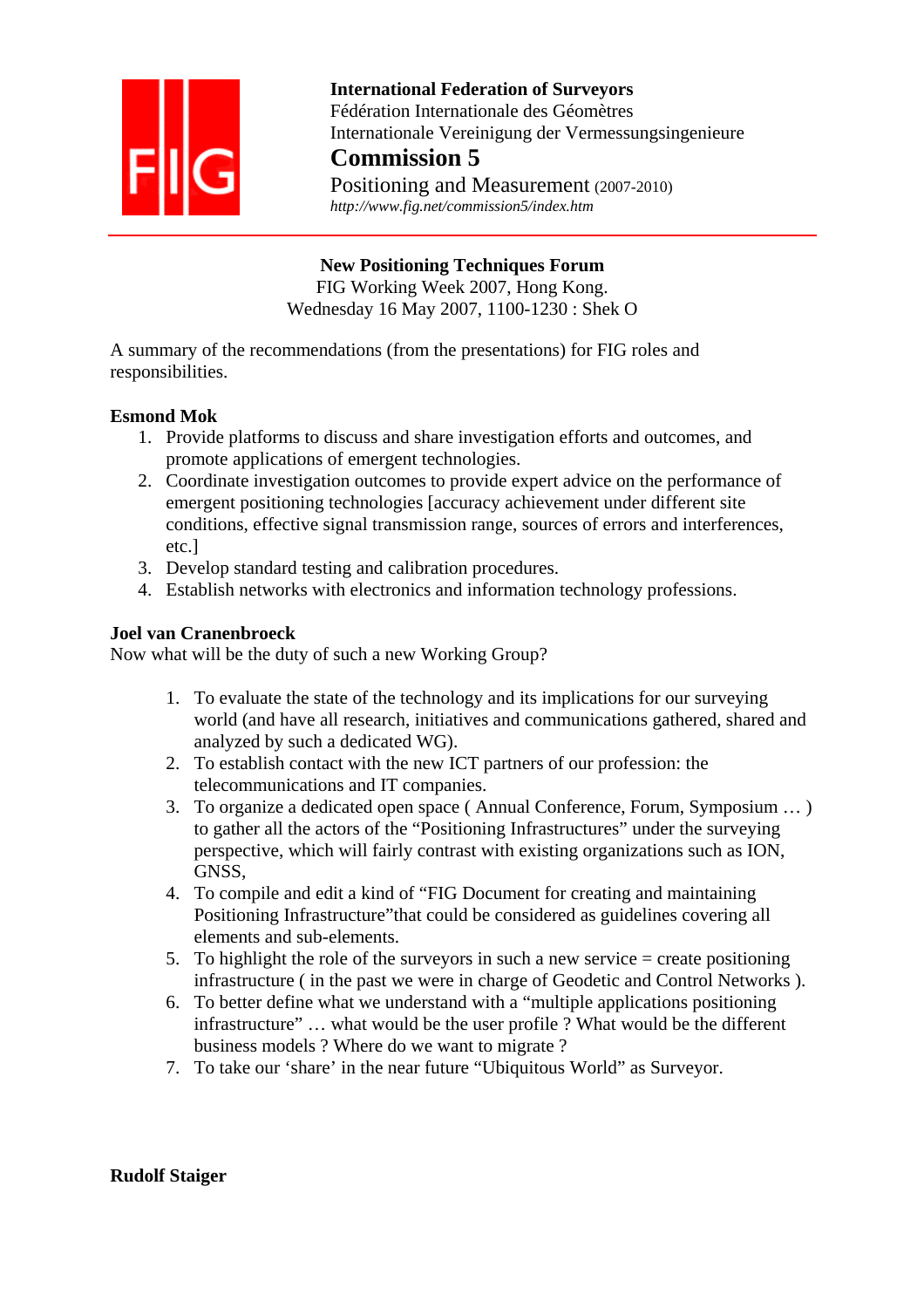Actions within the Special Study Group

- 1. prepare the creation of a working group representatives from manufacturers, academics, surveyors, communications industry, Sister-Organizations
- 2. facilitate forums on this topic and relevant symposiums
- 3. address standards and best practice guidelines
- 4. disseminate information website portal, newsletters
- 5. instigate and facilitate discussion
- 6. produce a 'dynamic' publication including a dictionary explaining all the different Technologies

### **Other Issues raised –**

- It is important to establish the relationship of these technologies to a reference frame - Chris Rizos
- be lobby voice to the mobile phone network providers to access data streams Mark Burbidge
- Ubiquitous Positioning Esmond Mok
- Examine and monitor AGPS, RFID, WiFi and how CORS assist this infrastructure– Esmomd Mok
- Investigate transfer of data via other communication services other than the navigation types NMEA or RTCM – Joel van Cranenbroeck
- What is the definition of infrastructure? Must consider end user and implementation tools – Dave Ziloski
- Explore participation with 'Ubiquitous Computing' ("ubicom") or CeBit conferences – Chris Rizos
- Who will co-ordinate or geo-reference RFID tags? Joel van Cranenbroeck and Chirs Rizos
- We need more studies into accuracies and setting of standards Chris Rizos
- Need to link to the GIS community Chris Rizos
- Contact Electrical Engineers or similar professional organizations to present at conferences or discuss issues? – Matt Higgins
- Need to promote our interest in these technologies to the ICT community All
- Need to consider and investigate 'spectrum' protection and management Larry Hothem
- What are the implications and the relevance of this topic to surveyors? David Martin
- New working group should look at holding a symposium on this topic Matt Higgins, Chris Rizos
- Must watch the development of RFID networks and 2-way data transfer Chris Rizos
- FIG to create a "cookbook" on this topic Ruth Neilan

### **Commission 5's Recommendations for the next 'Phase'**

- The working group be a sub working group of 5.3 and be called 5.3.?? Special Study Group – New Positioning Techniques and Infrastructures. Andrew Hunter will be the Chair.
- Rudolf and Andrew to prepare a letter asking for members to participate in this special study group.